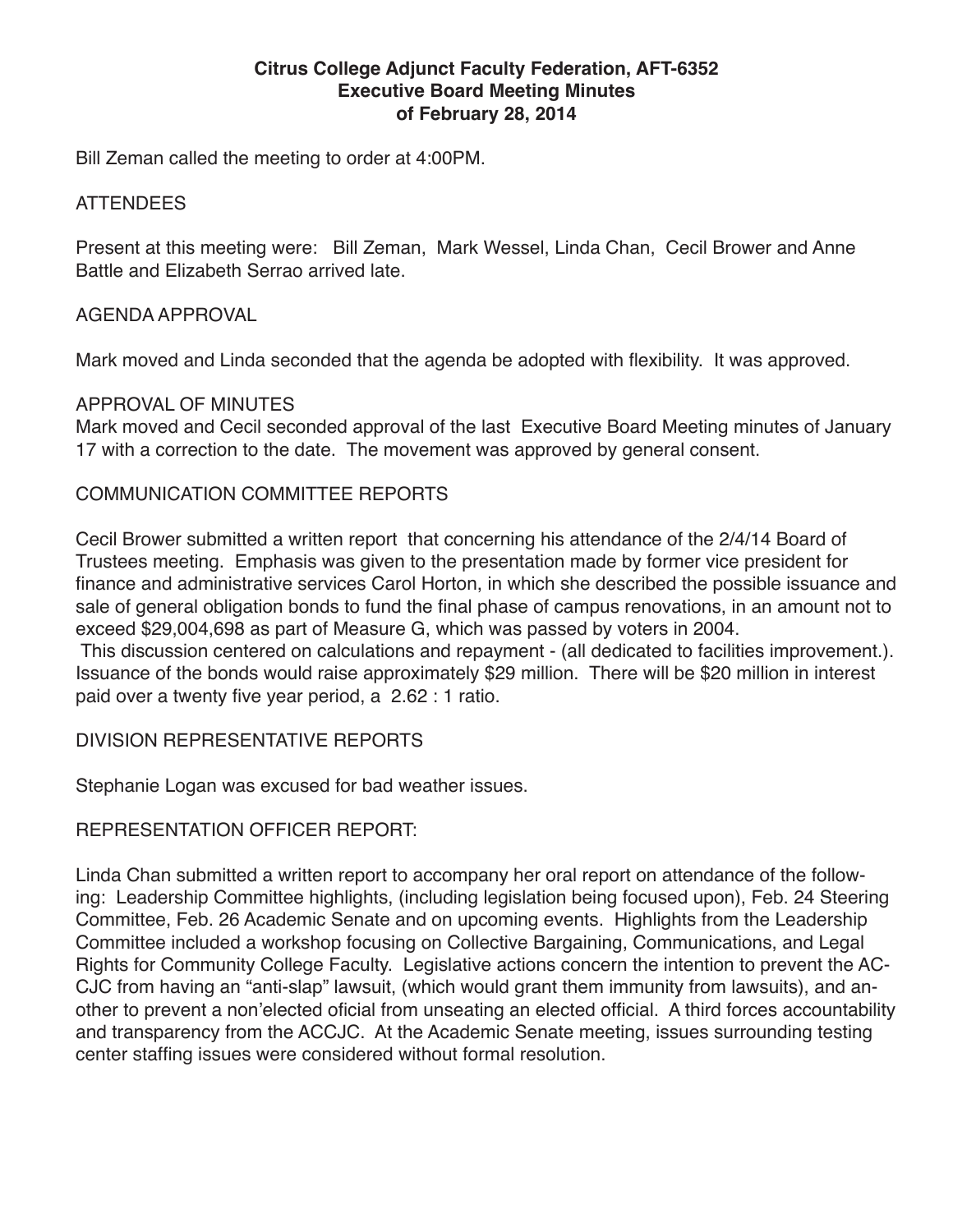# SECRETARY/TREASURER AND COMMUNICATIONS REPORT

a) Mark Wessel reported that the District's Detailed Deduction Report issued 1/28/14 and 2/3/14 for the period ending 1/31/14, showed 105 part-timers with total revenue deposited to the general fund of \$3,357.61 The average contribution per member is \$31.97. b) There is \$10,104.94 in the COPE Account. \$90.00 was deposited to the account in January. 8 employees contributed to this account for an average contribution of \$11.25. c) Bank statements have been *reconciled.* There's an error of 0.40 in the bank's favor that is yet to be found. The General Fund checkbook balance before current obligations are paid is \$73,018.98. d) Membership numbers were adjusted on the Per Capita invoice from AFT to reflect true numbers for the month. The count went from 355 to 105, reducing the bill considerably, even after adjusting the 1/8 member rate to a 1/4 rate as per John Pooley's recommendation. e) The computer Monica had been using is back in the office and will now be accounted for properly in the union's year end statement of assets. d) Convention Delegate cards were sent to the CFT Burbank office via certified mail as instructed. e) Reservations at the Mariott Hotel have been made for the CFT Convention for Friday and Saturday nights of convention weekend for Bill, Linda, Anne and Mark. Confirmation numbers will be distributed today. f) The announcement of the AFT Convention in Los Angeles for June was sent to our local. Delegates will have to be elected and the schedule prescribed by AFT, maintained.

g) Mark also announced that he will not be running for re-election and encouraged officers to begin soliciting members interested in being his replacement.

# VICE PRESIDENT'S REPORT

 Anne met with Faye in payroll and submitted forms for classified employees new to the Local and discussed how salary rates differ for ticketed vs. non-ticketed classes, (which is where lab supervisors and non-credit are slotted to instruct). "Non-ticketed" are those classes with no CRN assigned.

# CFT FIELD REP REPORT

Karen Curtis was not present.

# PRESIDENT'S REPORT

 Bill a) Bill went to the CFT Leadership Conference in Oakland. CFT collaborated with community groups that developed Focus Groups figuring out how Prop 30 was won. They are currently looking to close the Prop 13 business loophole, anticipating generating 5 Billion dollars a year. 2014 doesn't have the same expectations for the upcoming general election for participation by "surge" voters as was the case for Prop 30. The question: "Were there any benefits from the election noticed by the general voting population? " was asked in hopes of formulating a strategy for future success. Few of the population polled had any awareness of Prop 30's positive outcomes. The assumption was that good news doesn't get reported. Nobody knows about it, so we need to spread the word about how beneficial the last proposition was. Talking points were given to Bill at the conference assisting in helping to promote the ideas that are ours, and counteract the billiions of dollars invested by the opposition. b) Clay Johnson was interested in knowing when pay raises could be negotiated for new members. Perb was contacted for a determination of appropriated legal mandates that would push the District into negotiation. c) In the General Labor Code, there's a stipulation that union members negotiating contracts be compensated with release time by the District.